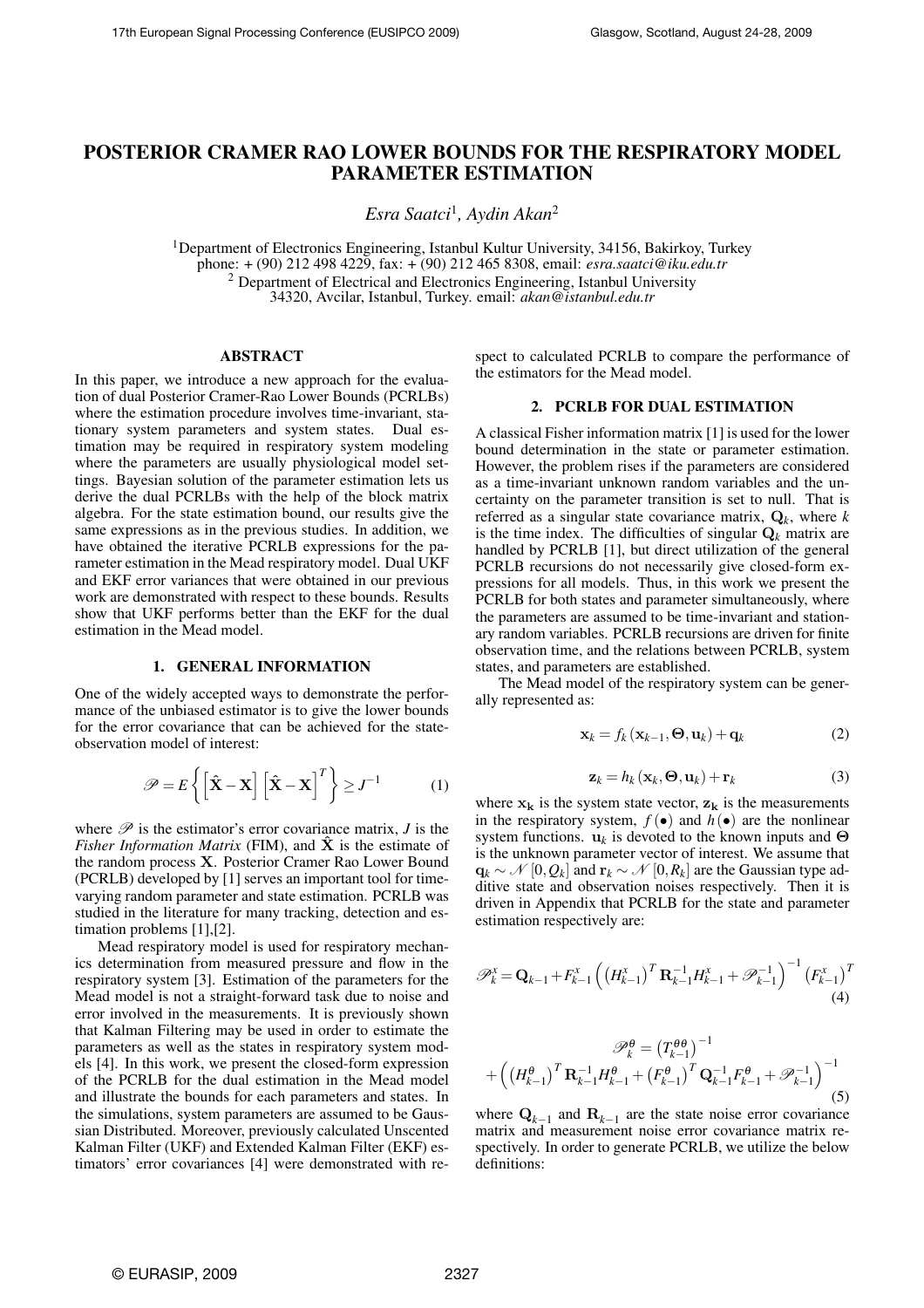$$
H_{k}^{x} = \frac{\partial h_{k}(\mathbf{x}_{k}, \theta)}{\partial \mathbf{x}_{k}}, \ H_{k}^{\theta} = \frac{\partial h_{k}(\mathbf{x}_{k}, \theta)}{\partial \theta}, \ F_{k}^{x} = \frac{\partial f_{k}(\mathbf{x}_{k}, \theta)}{\partial \mathbf{x}_{k}}, \ F_{k}^{\theta} = \frac{\partial f_{k}(\mathbf{x}_{k}, \theta)}{\partial \theta}
$$
  
\n
$$
M^{\theta \theta} = E\left\{\frac{\partial^{2}}{\partial \theta^{2}} \log \mathrm{Pr}_{\theta}(\theta)\right\} \text{ and}
$$
  
\n
$$
T_{k}^{\theta \theta} = -E\left\{\frac{\partial T_{k}^{\theta}}{\partial \theta}\right\} =
$$
  
\n
$$
= \sum_{n=0}^{k} (H_{n}^{\theta})^{T} \mathbf{R}_{n}^{-1} H_{n}^{\theta} + (F_{n}^{\theta})^{T} \mathbf{Q}_{n}^{-1} F_{n}^{\theta} + M^{\theta \theta}
$$

### 3. MEAD RESPIRATORY MODEL

In this section expressions derived for the PCRLB of the states and the parameters are applied to the linear respiratory system model, called the Mead model [3]. The model state and the observation equations are obtained in the discretetime as follows:

$$
\mathbf{x}_{k+1} = \begin{bmatrix} 1 - R_c/L & 0 & -1/L & -1/L & 1/L \\ 0 & 1 - 1/R_p C_l & 1/R_p C_l & 0 & 0 \\ 1/C_b & 1/R_p C_b & 1 - 1/R_p C_b & 0 & 0 \\ 1/C_w & 0 & 0 & 1 & 0 \\ -1/C_e & 0 & 0 & 0 & 1 \end{bmatrix} \mathbf{x}_k + \begin{bmatrix} 0 \\ 0 \\ 0 \\ 0 \end{bmatrix} \dot{v}_k + \begin{bmatrix} 1 \\ 0 \\ 0 \\ 0 \end{bmatrix} P_k^{mus} + \mathbf{q}_k
$$
 (6)

$$
\mathbf{z}_k = \begin{bmatrix} 0 & 0 & 0 & 0 & 1 \end{bmatrix} \mathbf{x}_k + P_k^{ven} + \mathbf{r}_k \tag{7}
$$

where measurement noise and the state noise are zero-mean, white Gaussian,  $\mathbf{q}_k \sim \mathcal{N}\left[0, Q_k\right]$  and  $\mathbf{r}_k \sim \mathcal{N}\left[0, R_k\right]$ .  $\dot{V}_k$  is the measured airway flow sequence. Parameter vector and state vector are defined respectively as:

$$
\theta = \left[ \begin{array}{cccc} R_c & L & C_l & C_b & R_p & C_w & C_e & P_{mus \, max} \end{array} \right]^T
$$
 and  

$$
\mathbf{x}_k = \left[ \begin{array}{cccc} \dot{V}_k^L & P_k^{C_l} & P_k^{C_b} & P_k^{C_w} & P_k^{C_e} \end{array} \right]^T.
$$

In (6) and (7) the muscular pressure and the non-invasive ventilatory effects are simulated as exponential functions:

$$
P_k^{mus} = \begin{cases} -P_{mus \, max} \left(1 - \frac{k}{T_l}\right) + P_{mus \, max} & 0 \le k \le T \\ P_{mus \, max} e^{-k/\tau_m} & T_l \le k \le T \end{cases} \tag{8}
$$

$$
P_k^{ven} = \begin{cases} PEEP & 0 \le k \le t_{trig} \\ P_{ps} \left( 1 - e^{-k/\tau_{vi}} \right) & t_{trig} < k \le T_I \\ P_{ps} \left( e^{-k/\tau_{ve}} \right) & T_I < k \le T \end{cases}
$$
(9)

where the constant model parameters  $P_{ps}$ ,  $T_I$ ,  $T$ ,  $\tau_m$ ,  $\tau_{vi}$ , and <sup>τ</sup>*ve* were set to constant values to resemble the corresponding respiratory pressures [?]. Then, the associated Jakobian matrices can be obtained:

$$
H_k^x = [0 \ 0 \ 0 \ 0 \ 1 ] \tag{10}
$$

$$
H_k^{\theta} = 0 \tag{11}
$$

$$
F_k^x = \begin{bmatrix} 1 - R_c/L & 0 & -1/L & -1/L & 1/L \\ 0 & 1 - 1/R_pC_l & 1/R_pC_l & 0 & 0 \\ 1/C_b & 1/R_pC_b & 1 - 1/R_pC_b & 0 & 0 \\ 1/C_w & 0 & 0 & 1 & 0 \\ -1/C_e & 0 & 0 & 0 & 1 \end{bmatrix}
$$
(12)

$$
F_k^{\theta} = g_k(\mathbf{X}, \theta) \tag{13}
$$

We assume the state and measurement noises are Gaussian with constant covariances  $Q = 10^{-4}I_{5\times 5}$  and  $R = 1$ . Furthermore, since *a prior* distribution of the parameters effects the performance of the estimator, we require to define the probability model of the parameters. Gaussian assumption for the parameter estimation in Kalman Filters oblige us to use Gaussian Distribution for the probability model  $Pr_{\theta}(\theta) = 1$ raussian Distribution for the prot<br> $\sqrt{\sqrt{2\pi |\mathbf{Q}_{\theta}|}} \exp \{-0.5 \theta \mathbf{Q}_{\theta}^{-1} \theta^{T} \}$ . Thus, it is found that:

$$
M^{\theta\theta} = \mathbf{Q}_{\theta}^{-1} \tag{14}
$$

In order to illustrate the PCRLBs, artificial respiratory signals are produced with (6) and (7), and bounds are computed for one breathing cycle. The specified parameter model covariance matrix was set to  $\mathbf{Q}_{\theta} = 10^{-3} I_{8 \times 8}$ , and the PCRLB initials are  $\mathcal{P}_0^x = 2 \times 10^{-1} I_{5 \times 5}$ ,  $\mathcal{P}_0^{\theta} = 10^{-1} I_{8 \times 8}$  for the Mead model.

## 4. RESULTS AND DISCUSSIONS

UKF and EKF estimators were previously applied to the respiratory parameter estimation problem where the real signals acquired from the patients and healthy subjects were used for the observed signals. In this section UKF and EKF estimators won't be explained in details due to the physical limitations. Comprehensive explanations and estimators' algorithm can be found in [6, 7] and more specifically in [4]. In this work we used dual UKF and EKF estimators which enable simultaneously estimate both the states and the parameters from the noisy observations. In this respect, the parameters are assumed to be the time-invariant random processes which are modeled as:

$$
\theta_{k+1} = \theta_k \tag{15}
$$

Dual UKF and EKF estimators were applied to artificially produced respiratory signals by using Mead model equations in  $(6)$ ,  $(7)$ , and  $(15)$ . Constraints due to the physical limitations on the parameters ( $0 \le \theta \le \infty$ ) are also applied to the dual estimation problem. In the algorithm, after the sigma points were calculated and after the Prediction step, constrained sigma points were obtained with the projection method explained in [4]. Artificial output signal was computed with the parameters given in [4]. Furthermore, UKF algorithm parameters were set according to the minimum Mean Squared Error (MSE) computed in the artificial data run. Monte Carlo simulations were performed with  $MC = 100$  run by artificial data series.  $\alpha = 0.1$  for the parameters whereas  $\alpha = 0.5$  for the states. *κ*, the secondary adjustment parameter was set to  $\kappa = 1$  for the minimum MSE. Finally, set  $\beta = 2$  indicates that *a prior* distribution of the output signal was Gaussian distributed.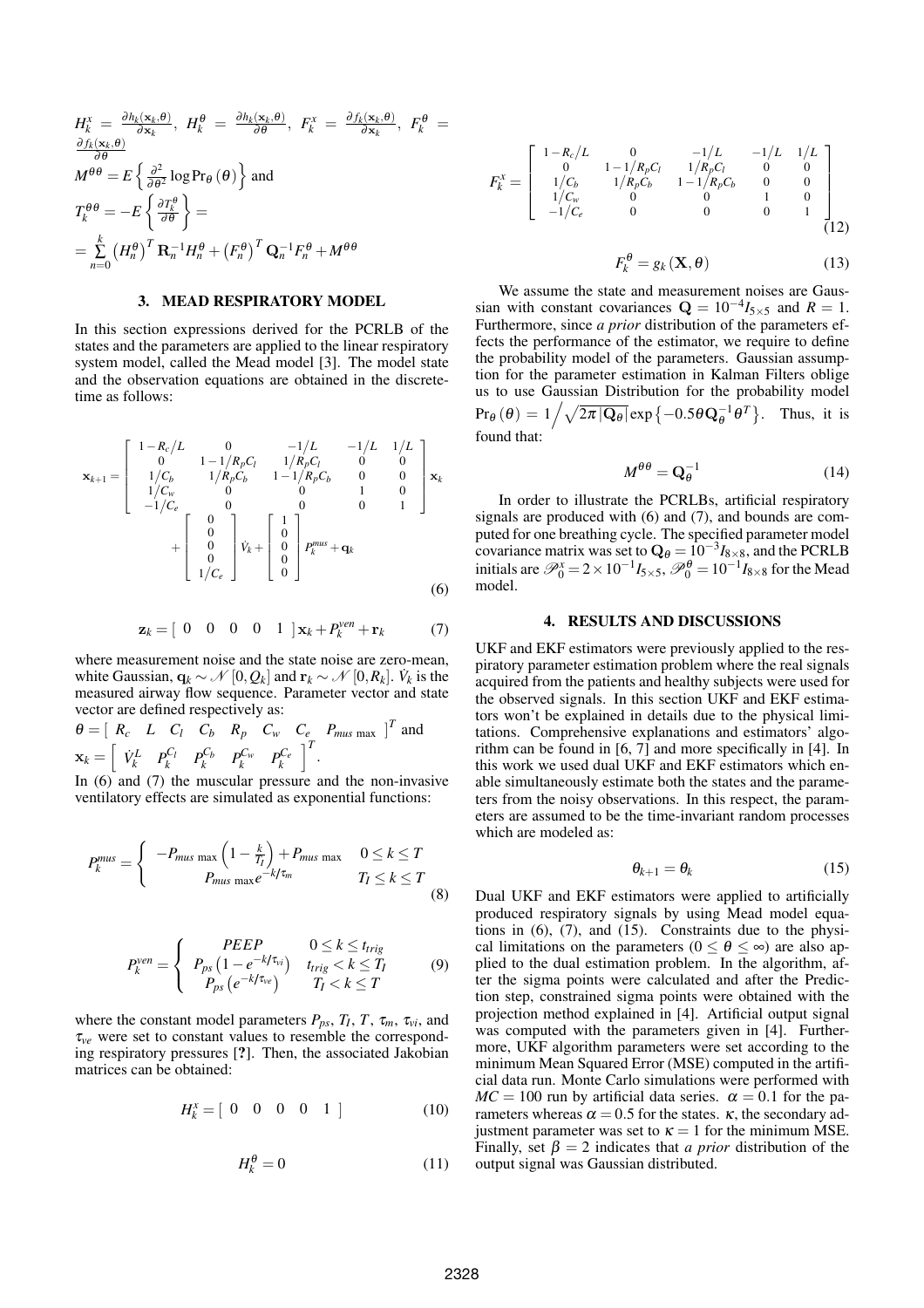Fig.1a and Fig.1b illustrate the relation between the parameter and state PCRLBs and the estimators' error variance evolution throughout the breathing period. It is notable that error variance of UKF estimator follow more closely to the PCRLB than error variance of EKF estimator does. It is the fundamental indicator that UKF perform better than EKF for our models. However, the degree of the performance difference between the estimators vary among the parameters and states. On the other hand, parameter PCRLBs alone can be seen on Fig.2. It can be noticed that each parameter has its own PCRLB that presumedly depends on the relation between the parameter and the states. *Pmus* max has the lowest bound due to the direct proportion between the parameter and the states. On the other hand  $C_w$  has the worst bound. We observed that bounds on the parameters nicely coincides with the estimation performance demonstrated in [4]. It was noticed that nonlinear dependence and inverse ratio are the contributions to the high PCRLB values. It is also observed that the transition from the inspiration to expiration results in the knees in the PCRLB curves (see Fig.2). The effect of sudden decrease in the  $P_k^{ven}$  and  $P_k^{mus}$  results in the reduction on the resistive parameters and inductance element, *L*.

Moreover, we investigated the signal-to-noise ratio (SNR) effects on the state PCRLBs. In the respiratory signal measurements SNR is quite high due to the accurate airflow and the pressure transducers. Thus, we range SNR between 25−75*dB* which corresponds to the measurement noise variances of  $R = 2 - 0.02$  (Fig.3). As it is expected the PCRLB of the state *PC<sup>e</sup>* decreases with increasing SNR. The direct effects of the measurement equation on the state bound is obvious in Fig.3. The use of the measured airflow on the determination of the state  $\dot{V}_l$  results in more than 10*th* times lower PCRLB, which shows the importance of the different measurement locations on the respiratory system modeling.

#### 5. APPENDIX

FIM is redefined for the dual estimation where the parameters are also assumed to be the random variables:

$$
J_{ij} = E\left\{-\frac{\partial^2 \log \Pr_{z,x,\theta}(\mathbf{Z}, \mathbf{X}, \theta)}{\partial \mathbf{w}_i \partial \mathbf{w}_j}\right\} \quad i, j = 1, \cdots N_x \quad (16)
$$

where joint probability distribution is given below:

$$
\Pr_{z,x,\theta}(\mathbf{Z}, \mathbf{X}, \theta) = \Pr_{z|x,\theta}(\mathbf{Z} | \mathbf{X}, \theta) \Pr_{x|\theta}(\mathbf{X} | \theta) \Pr(\theta) \n= \prod_{\substack{i=0 \ i=0}}^{k-1} \Pr_{z|x,\theta}(\mathbf{z}_i | \mathbf{x}_i, \theta) \Pr_{x|\theta}(\mathbf{x}_0 | \theta) \n\times \prod_{i=1}^{k} \Pr_{x|\theta}(\mathbf{x}_i | \mathbf{x}_{i-1}, \theta) \Pr(\theta)
$$
\n(17)

In order to generate the FIM, we utilize the score function  $s(\mathbf{Z}_k, \mathbf{X}_k, \theta) = \partial \log \Pr_{z,x,\theta} (\mathbf{Z}_k, \mathbf{X}_k, \theta) / \partial \mathbf{w}_k$  where  $\mathbf{w}_k =$  $\mathbf{x}_k^T$   $\theta^T$   $\int_0^T$  is the joint parameter vector. Then the score function can be given as:



Figure 1: Posterior Cramer-Rao Lower Bound (PCRLB) evolution in the Mead model throughout one breathing cycle (a) for the parameter estimation, and (b) for the state estimation. Dashed red lines represent the PCRLB while solid blue and doted green lines are the estimator error variances of Unscented Kalman Filter (UKF) and Extended Kalman Filter (EKF) respectively.



Figure 2: Posterior Cramer-Rao Lower Bound evaluation through one breathing cycle for the parameter estimation.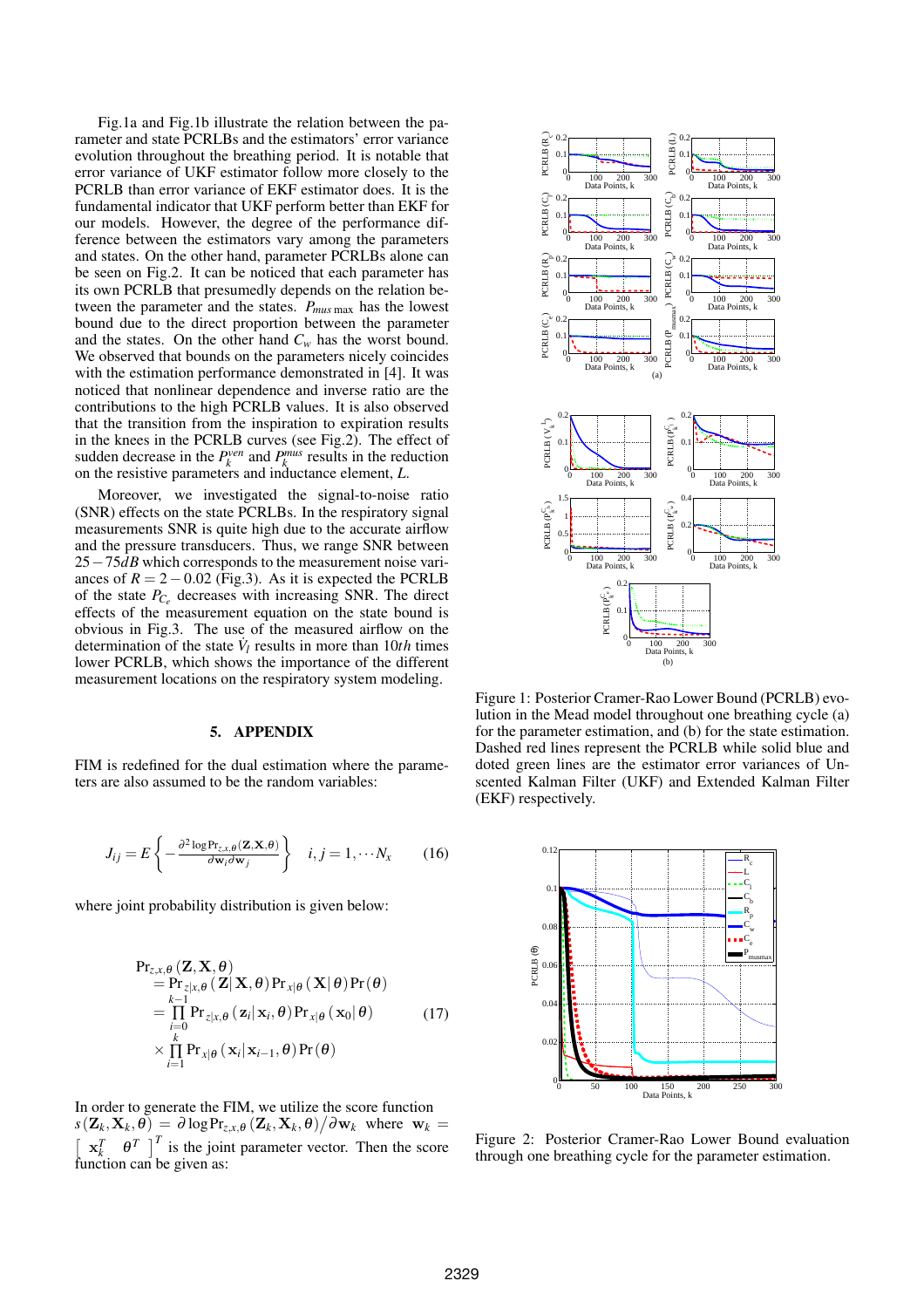

Figure 3: Posterior Cramer-Rao Lower Bound evaluation versus signal-to-noise ratio for the state estimation.

$$
s(\mathbf{Z}_k, \mathbf{X}_k, \theta) = \begin{bmatrix} s_0(\mathbf{Z}_0, \mathbf{X}_0, \theta) \\ \vdots \\ s_i(\mathbf{Z}_i, \mathbf{X}_i, \theta) \\ \vdots \\ s_k(\mathbf{Z}_k, \mathbf{X}_k, \theta) \end{bmatrix}_{1 \times (k+1)(N_x + N_{\theta})}^T
$$
(18)

where  $N_x$  and  $N_\theta$  are the length of the state and parameter vectors respectively. The elements of the score function from the observations up to and including *k* are defined as follows:

$$
s_i(\mathbf{Z}_i, \mathbf{X}_i, \theta) = \begin{bmatrix} H_i^x \mathbf{R}_i^{-1} (\mathbf{z}_i - h_i(\mathbf{x}_i, \theta)) \\ + F_i^x \mathbf{Q}_i^{-1} (\mathbf{x}_{i+1} - f_i(\mathbf{x}_i, \theta)) \\ -\mathbf{Q}_{i-1}^{-1} (\mathbf{x}_i - f_{i-1}(\mathbf{x}_{i-1}, \theta)) \\ T_i^{\theta} \end{bmatrix}_{1 \times (N_x + N_{\theta})}^T
$$
(19)

$$
s_0\left(\mathbf{Z}_0,\mathbf{X}_0,\boldsymbol{\theta}\right)=\begin{bmatrix}H_0^x\mathbf{R}_0^{-1}(\mathbf{z}_0-h_0(\mathbf{x}_0,\boldsymbol{\theta}))\\+F_0^x\mathbf{Q}_0^{-1}(\mathbf{x}_1-f_0(\mathbf{x}_0,\boldsymbol{\theta}))\\-P_0^{-1}(\hat{\mathbf{x}}_0-\mathbf{x}_0)\\T_0^{\boldsymbol{\theta}}\end{bmatrix}_{1\times(N_x+N_{\boldsymbol{\theta}})}^T
$$
(20)

and

$$
s_k(\mathbf{Z}_k, \mathbf{X}_k, \theta) = \begin{bmatrix} -\mathbf{Q}_{k-1}^{-1}(\mathbf{x}_k - f_{k-1}(\mathbf{x}_{k-1}, \theta)) \\ T_k^{\theta} \end{bmatrix}_{1 \times (N_x + N_{\theta})}^T
$$
(21)

FIM is obtained as the gradient of the score function. Thus, by using the block matrix differentiation, FIM can be written as:

$$
J_k = -E\left\{\frac{\frac{\partial s_0}{\partial \mathbf{w}_0} \quad \frac{\partial s_0}{\partial \mathbf{w}_1} \quad \cdots \quad \frac{\partial s_0}{\partial \mathbf{w}_k} \quad \frac{\partial s_1}{\partial \mathbf{w}_1} \quad \cdots \quad \frac{\partial s_1}{\partial \mathbf{w}_k} \quad \frac{\partial s_1}{\partial \mathbf{w}_1} \quad \cdots \quad \frac{\partial s_1}{\partial \mathbf{w}_k} \quad \cdots \quad \frac{\partial s_1}{\partial \mathbf{w}_k} \quad \cdots \quad \frac{\partial s_k}{\partial \mathbf{w}_k} \quad \cdots \quad \frac{\partial s_k}{\partial \mathbf{w}_k} \quad \cdots \quad \frac{\partial s_k}{\partial \mathbf{w}_k} \quad \cdots \quad \frac{\partial s_k}{\partial \mathbf{w}_k} \quad \cdots \quad \frac{\partial s_k}{\partial \mathbf{w}_k} \quad \cdots \quad \frac{\partial s_k}{\partial \mathbf{w}_k} \quad \cdots \quad \frac{\partial s_k}{\partial \mathbf{w}_k} \quad \cdots \quad \frac{\partial s_k}{\partial \mathbf{w}_k} \quad \frac{\partial s_k}{\partial \mathbf{w}_k} \quad \cdots \quad \frac{\partial s_k}{\partial \mathbf{w}_k} \quad \frac{\partial s_k}{\partial \mathbf{w}_k} \quad \frac{\partial s_k}{\partial \mathbf{w}_k} \quad \frac{\partial s_k}{\partial \mathbf{w}_k} \quad \frac{\partial s_k}{\partial \mathbf{w}_k} \quad \frac{\partial s_k}{\partial \mathbf{w}_k} \quad \frac{\partial s_k}{\partial \mathbf{w}_k} \quad \frac{\partial s_k}{\partial \mathbf{w}_k} \quad \frac{\partial s_k}{\partial \mathbf{w}_k} \quad \frac{\partial s_k}{\partial \mathbf{w}_k} \quad \frac{\partial s_k}{\partial \mathbf{w}_k} \quad \frac{\partial s_k}{\partial \mathbf{w}_k} \quad \frac{\partial s_k}{\partial \mathbf{w}_k} \quad \frac{\partial s_k}{\partial \mathbf{w}_k} \quad \frac{\partial s_k}{\partial \mathbf{w}_k} \quad \frac{\partial s_k}{\partial \mathbf{w}_k} \quad \frac{\partial s_k}{\partial \mathbf{w}_k} \quad \frac{\partial s_k}{\partial \mathbf{w}_k} \quad \frac{\partial s_k}{\partial \math
$$

Using the score function (19), (20), and (21) FIM takes the following form:

$$
J_k = \begin{bmatrix} J_{k(11)} & J_{k(12)} & \cdots & J_{k(1(k+1))} \\ J_{k(21)} & J_{k(22)} & \cdots & J_{k(2(k+1))} \\ \vdots & \vdots & \ddots & \vdots \\ J_{k((k+1)1)} & J_{k((k+1)2)} & \cdots & J_{k((k+1)(k+1))} \end{bmatrix}
$$
(23)

where each element of the matrix can be defined as:

$$
J_{k(ij)} = \begin{bmatrix} J_{ij}^{11} & J_{ij}^{12} \\ \hline J_{ij}^{21} & J_{ij}^{22} \end{bmatrix}
$$
 (24)

$$
J_{k(ij)} = \begin{bmatrix} (H_{i-1}^{x})^T \mathbf{R}_{i-1}^{-1} H_{i-1}^{x} & (H_{i-1}^{x})^T \mathbf{R}_{i-1}^{-1} H_{i-1}^{\theta} \\ + (F_{i-1}^{x})^T \mathbf{Q}_{i-1}^{-1} F_{i-1}^{x} & + (F_{i-1}^{x})^T \mathbf{Q}_{i-1}^{-1} F_{i-1}^{\theta} \\ + \mathbf{Q}_{i-2}^{-1} & -\mathbf{Q}_{i-2}^{-1} F_{i-2}^{\theta} \\ (I_{i,j}^{x})^T & T_{i}^{\theta \theta} \end{bmatrix}
$$
(25)

$$
J_{k(ij)} = \begin{bmatrix} -(F_{i-1}^{x})^{T} \mathbf{Q}_{i-1}^{-1} & (H_{i-1}^{x})^{T} \mathbf{R}_{i-1}^{-1} H_{i-1}^{\theta} \\ -(F_{i-1}^{x})^{T} \mathbf{Q}_{i-1}^{-1} & +(F_{i-1}^{x})^{T} \mathbf{Q}_{i-1}^{-1} F_{i-1}^{\theta} \\ (H_{i}^{\theta})^{T} \mathbf{R}_{i}^{-1} H_{i}^{x} & -\mathbf{Q}_{i-2}^{-1} F_{i-2}^{\theta} \\ (F_{i}^{\theta})^{T} \mathbf{Q}_{i}^{-1} F_{i}^{x} & T_{i}^{\theta\theta} \end{bmatrix}
$$

$$
J_{k(ji)} = (J_{k(ij)})^{T} (J_{i-1}^{x}) \qquad (26)
$$

$$
\forall i, j > i+1
$$
\n
$$
J_{k(ij)} = \begin{bmatrix}\n\theta & \left( H_{i-1}^{X} \right)^{T} \mathbf{R}_{i-1}^{-1} H_{i-1}^{\theta} \\
\vdots & \ddots & \vdots \\
\frac{\left( H_{i}^{\theta} \right)^{T} \mathbf{R}_{i}^{-1} H_{i}^{X}}{\left( H_{i}^{\theta} \right)^{T} \mathbf{Q}_{i}^{-1} F_{i}^{\theta}} \\
+ \left( F_{i}^{\theta} \right)^{T} \mathbf{Q}_{i}^{-1} F_{i}^{X}\n\end{bmatrix}
$$
\n
$$
J_{k(ji)} = \left( J_{k(ij)} \right)^{T} \mathbf{Q}_{i-1}^{-1}
$$
\n(27)

$$
\forall i = j = 1
$$
\n
$$
J_{k(11)} = \begin{bmatrix} (H_0^x)^T \mathbf{R}_0^{-1} H_0^x & (H_0^x)^T \mathbf{R}_0^{-1} H_0^{\theta} \\ (H_0^x)^T \mathbf{Q}_0^{-1} F_0^x & (H_0^x)^T \mathbf{Q}_0^{-1} F_0^{\theta} \\ (H_0^{12})^T & (H_0^{12})^T & T_0^{\theta \theta} \end{bmatrix}
$$
\n(28)

*J* is not a sparse matrix due to the correlations and dependencies between the states and the parameters; therefore the